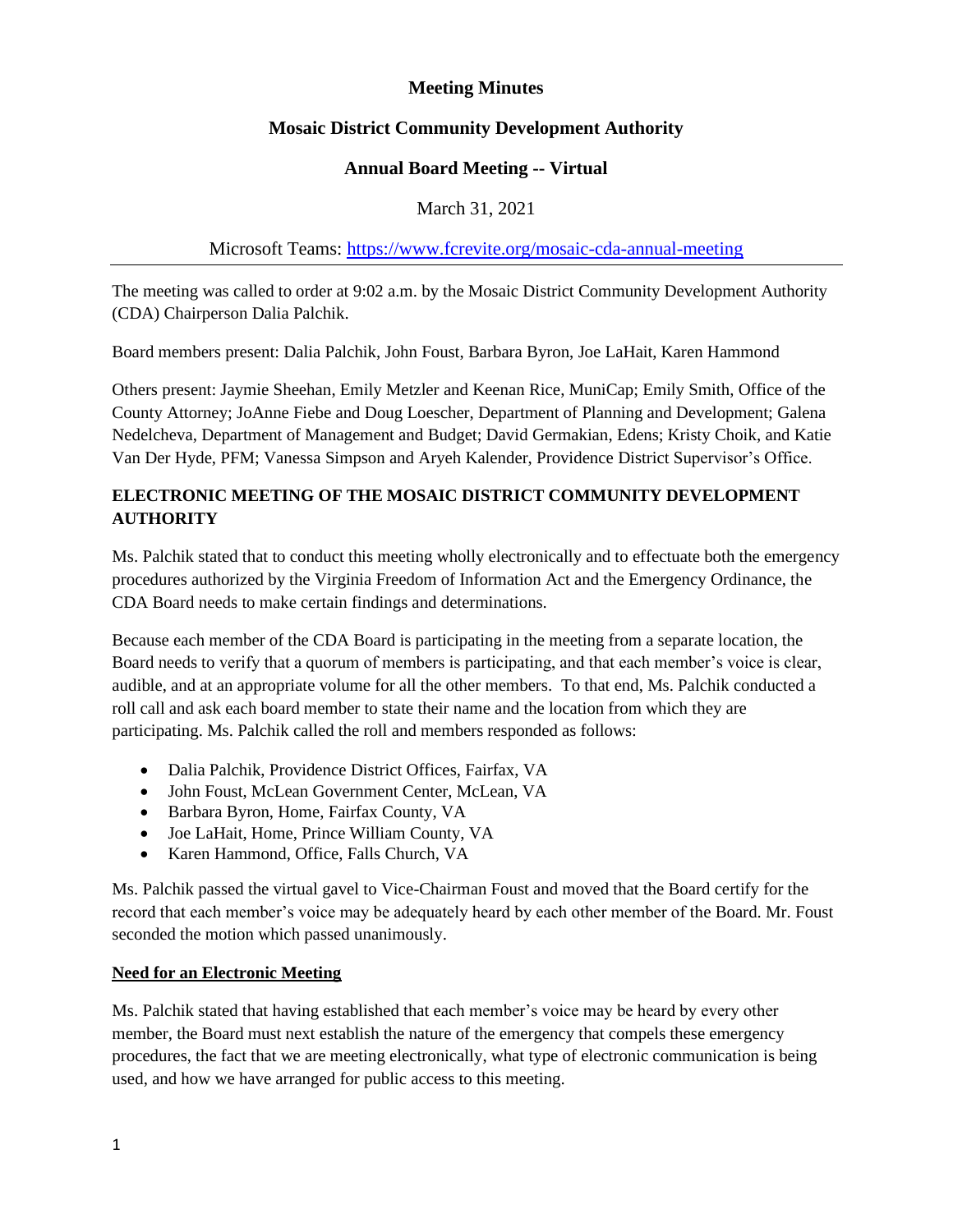To that end, she moved that the State of Emergency caused by the COVID-19 pandemic makes it unsafe for this Board to physically assemble and unsafe for the public to physically attend any such meeting, and that as such, the Virginia Freedom of Information Act's usual procedures, which require the physical assembly of this Board and the physical presence of the public in a single location, cannot be implemented safely or practically. I further move that this Board may conduct this meeting electronically using videoconferencing technology via Microsoft Teams, and that the public may access this meeting by clicking on the link available at https://www.fcrevite.org/mosaic-cda-annual-meeting or by calling 1-571- 429-5982, and entering Conference ID: 951 892 342#. The motion was seconded by Vice-Chair Foust and passed unanimously.

## **Purpose of the meeting**

Ms. Palchik stated that the actions that the Board will be taking must be within the purview of Amendment 28 to House Bill 29, as approved by the Governor on April 24, 2020, which allows public bodies to meet by electronic communication means without a quorum of the public body physically assembled at one location when the Governor has declared a state of emergency. She therefore moved that the Board certify that the purpose of the meeting is to discuss or transact the business statutorily required or necessary to continue the operations of the Mosaic District Community Development Authority and the discharge of its lawful purpose, duties, and responsibilities. The motion was seconded by Mr. Foust and passed unanimously.

#### **Election of Officers**

Ms. Byron made a motion to elect the following slate of officers:

- Supervisor Dalia Palchik: CDA Board Chairperson
- Supervisor John Foust: Vice Chair
- Joe LaHait: Treasurer
- Barbara Byron: Secretary
- Karen Hammond: Board Member

The motion was seconded by Mr. Foust and passed unanimously.

#### **Approval of Minutes**

The Board reviewed the minutes of the meeting dated September 24, 2020. Mr. Foust made a motion to approve the minutes. Ms. Byron seconded the motion, and it was approved unanimously.

## **Review and Approval of the Report on the Collection of the Annual Payment and Update of the Special Assessment Roll Assessment Year 2021-2022**

Keenan Rice presented a Power Point on the Financial Summary and Debt Service Update for the Mosaic CDA for 2021-2022. Mr. Rice noted the refunding of \$62M of bonds, with the interest rate of 3.53%. However, the actual cost of the interest is effectively an "all in" 2.43%; a major interest savings. Mr. Rice commented that the A2 rating contributes to the very low interest rates. Further, he noted a major reduction in debt service from \$42M to \$17M, with a Net Present Value (NPV) of \$24M. Finally, Mr. Rice said that the excess surplus fund release this year will be over \$2.1M. Mr. Foust asked what discount rate was used for the NPV calculation. Mr. Rice responded that they had two series of bonds, with the NPV rate of 1.78% (tax-exempt) and 2.6% (taxable).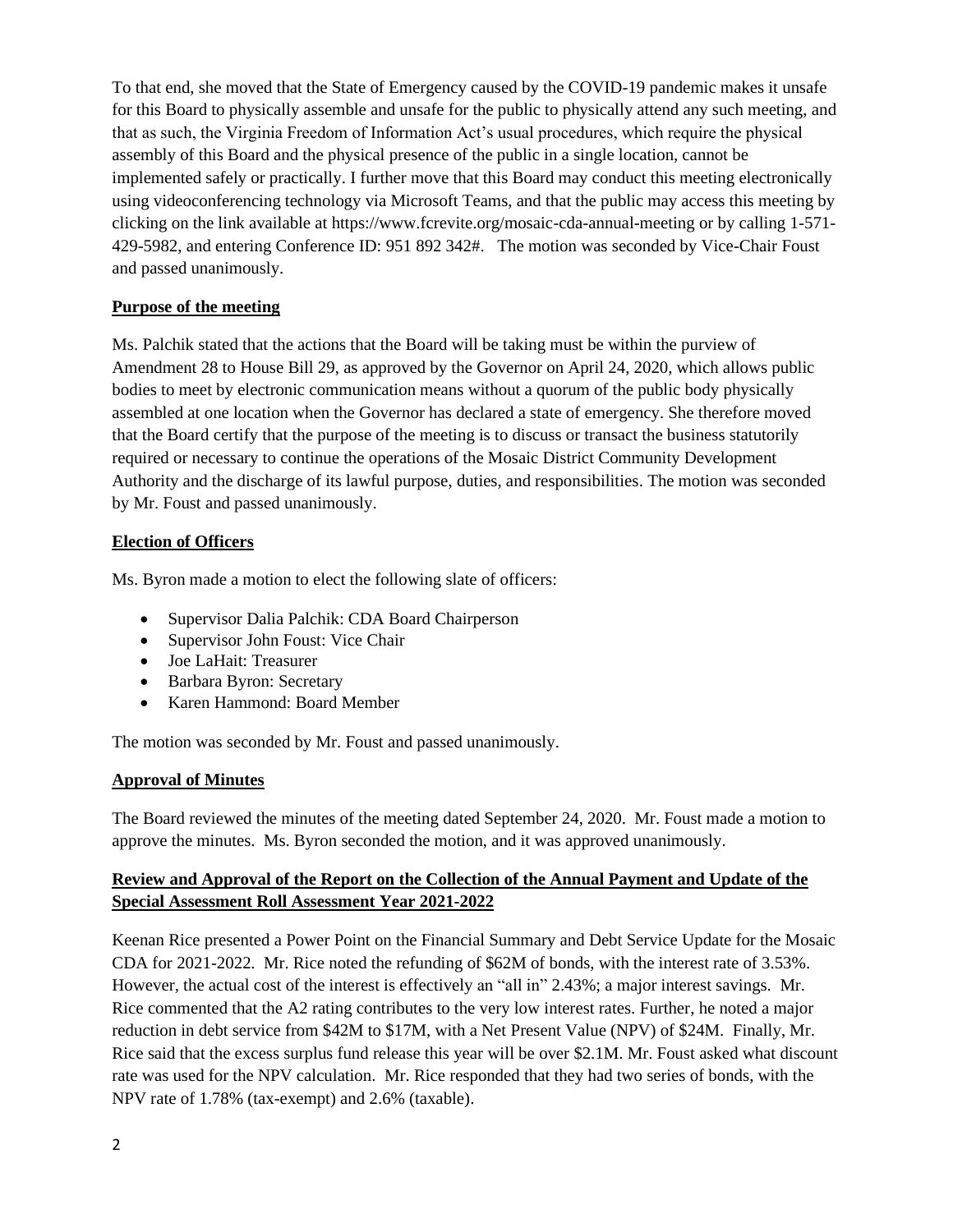Mr. Rice then continued in presenting the fund balances as of February 28, 2021, as well as the estimated Tax Increment Revenues for the 2021-2022 Assessment Year, to be \$7,128,294. Mr. Rice noted that the commercial value went down approximately 11%, while the residential values went up by 6%, resulting in an overall assessed value decline of only 1%, which is not a significant impact in the overall budget. He also noted a slight reduction in tax revenues, mostly due to the proposed reduction in real estate tax rates, but as the expenses are much lower, there is still a surplus revenue.

The CDA Annual Budget was then presented, with revenues of \$7,441,777 and expenditures of \$5,065,342, resulting in an excess of revenues over expenditures of \$2,376,435. Mr. Rice then explained the purpose of the Special Assessment and the Annual Revenue Requirement (Part A), which this year is \$0, due to fact that there are more available funds than expenses for the district. As such, no special assessment is needed.

New this year, Mr. Rice discussed the Special Assessment Reduction, as the actual costs incurred by the CDA are less than the assessment. He explained that the Special Assessment Roll is comprised of principal and interest on the bonds as well as administrative expenses. MuniCap is recommending a reduction in the special assessment roll because the costs have been reduced significantly due to the refunding of the bonds. Mr. Foust asked what the consequence was of reducing the special assessment roll. Mr. Rice mentioned this was because the revenues are so much higher than what is needed. Ms. Byron further explained that this helps make the community more competitive for sales, because it reduces property owner contingent liabilities. Ms. Palchik asked what is included in the administrative and contingency expenses budget item. Mr. Rice replied that it is a 5% contingency.

The surplus fund transfer was then presented by Mr. Rice. MuniCap is recommending that the surplus fund be refunded to the County's general fund in the amount of approximately \$2.1M, which is the remaining surplus after retaining at least 50% of the annual debt service requirement. Mr. Rice mentioned that the CDA board will need to bring a motion forward to refund the surplus. Ms. Palchik noted that this was higher than the amount anticipated last year. Mr. Rice said that this was due to both the vision of the community and the strength of Edens' management. Ms. Palchik also thanked the visionaries of the Greater Merrifield Business Association (GMBA) in the formation of the town center concept. Ms. Byron mentioned that Mosaic is showcased in a new publication and thanked everyone involved in the bond refinancing.

Ms. Palchik asked Mr. LaHait about two other separate transfers. Mr. LaHait replied that \$1.6M was held back in a previous debt service payment, along with another \$2.8M. All in, \$6.5M has been returned to the County in FY '21. Mr. Foust commented that this is major success and hopes that will parlay into future projects and that investors will see lower risk in future projects due to the success of Mosaic.

Mr. Rice further discussed that, with the refunding, the debt service payment is consistent each year. The debt service is not increasing on the bonds year over year so it is expected that the surplus and refunding to the county will be higher each year going forward as property values increase. The property has outperformed every year over what was projected as demonstrated by the fact that the assessed value is higher than projected, and because the annual tax rate has increased.

The presentation then highlighted the change in total assessed values and a comparison of tax incremental revenues. Board members then discussed the variable impact of a change in tax rates and concluded that the CDA was in a good position regardless, due to the refinancing of the bonds.